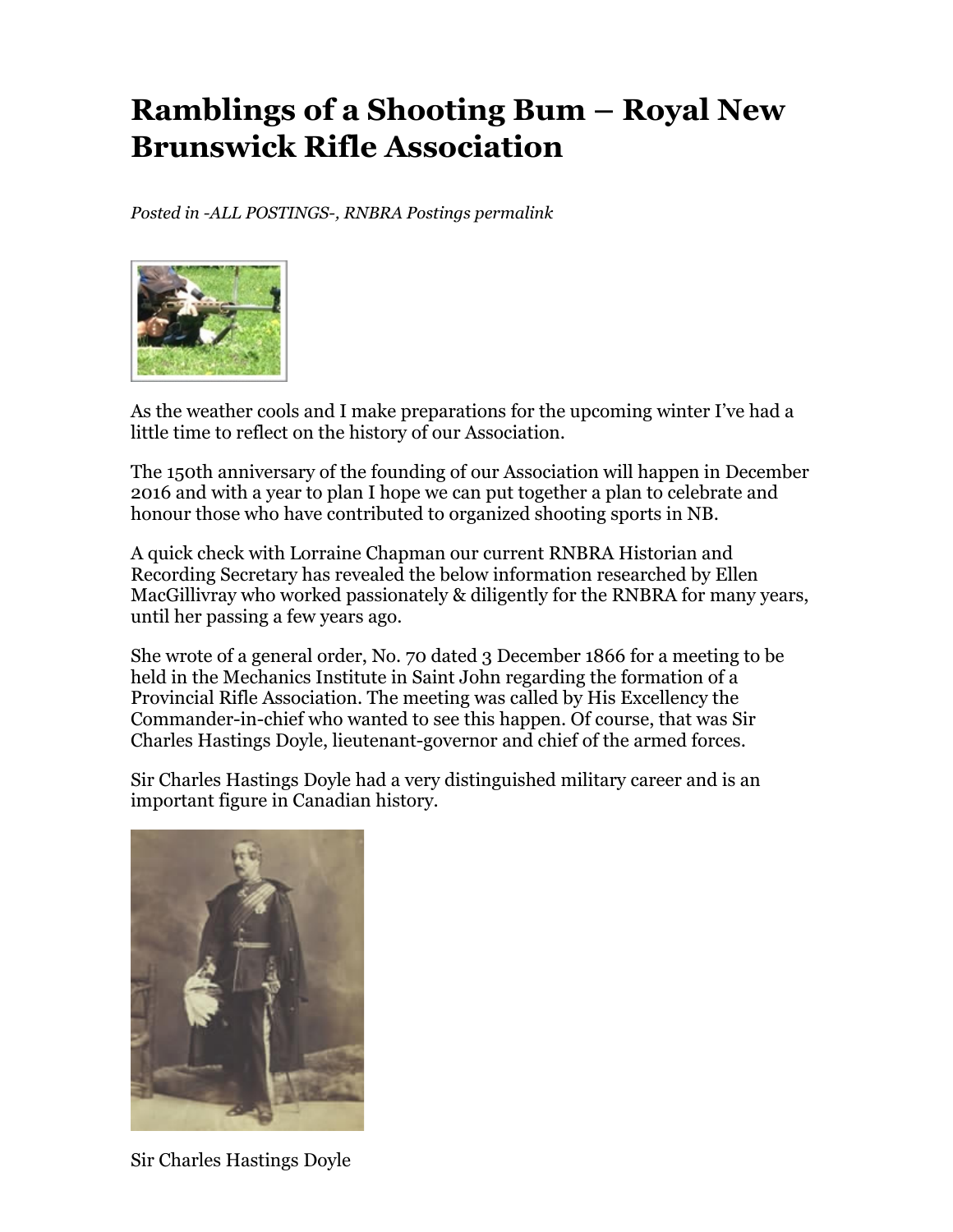The New Brunswick Rifle Association was originally formed from NB Militia units to promote marksmanship in order to assist with the defence of the Realm. For many years the association was supported heavily by our armed forces and we still enjoy close ties with the Canadian Armed Forces today.

I recently came across a picture ( thanks Ron) of the winning Inter maritime Match team and it is dated 1913. To the best of my knowledge it is the oldest team competition trophy in Canada and it is still an important match held yearly between NB, NS and PEI. I'm currently looking for the RNBRA copy of the match history which should contain a wealth of historic information. If I don't find it I'll ask to borrow a copy from Al Mutch in N.S. and get some copies made. Al is a Maritime Shooting historian and hearing his reminiscences add great richness to my sport.



1913 Inter Maritime Match team

Another of our historic trophies is the Prince of Wales Trophy ( presented by the Prince himself on a visit to New Brunswick) which predates our Association by a few years and was entrusted to our Association for annual marksmanship competition. We have lived up to our commitment and continue to record yearly winners. Our trophy book ( available online at RNBRA.ca ) lists our trophies and information about the donors as well as the winners of many of the shooting competitions held in our past.



Prince of Wales Trophy

This history and continuous commitment has helped our Association to evolve into the Provincial Sport Governing Body for shooting sports. We are no longer primarily involved in Military type shooting and now in cooperation with affiliated clubs we promote several organized competitive programs representing different shooting disciplines.

Throughout our history we have been fortunate that many strong willed people have participated in our administration. The commitment and passion of these people is what has led to our Association's survival and prosperity.